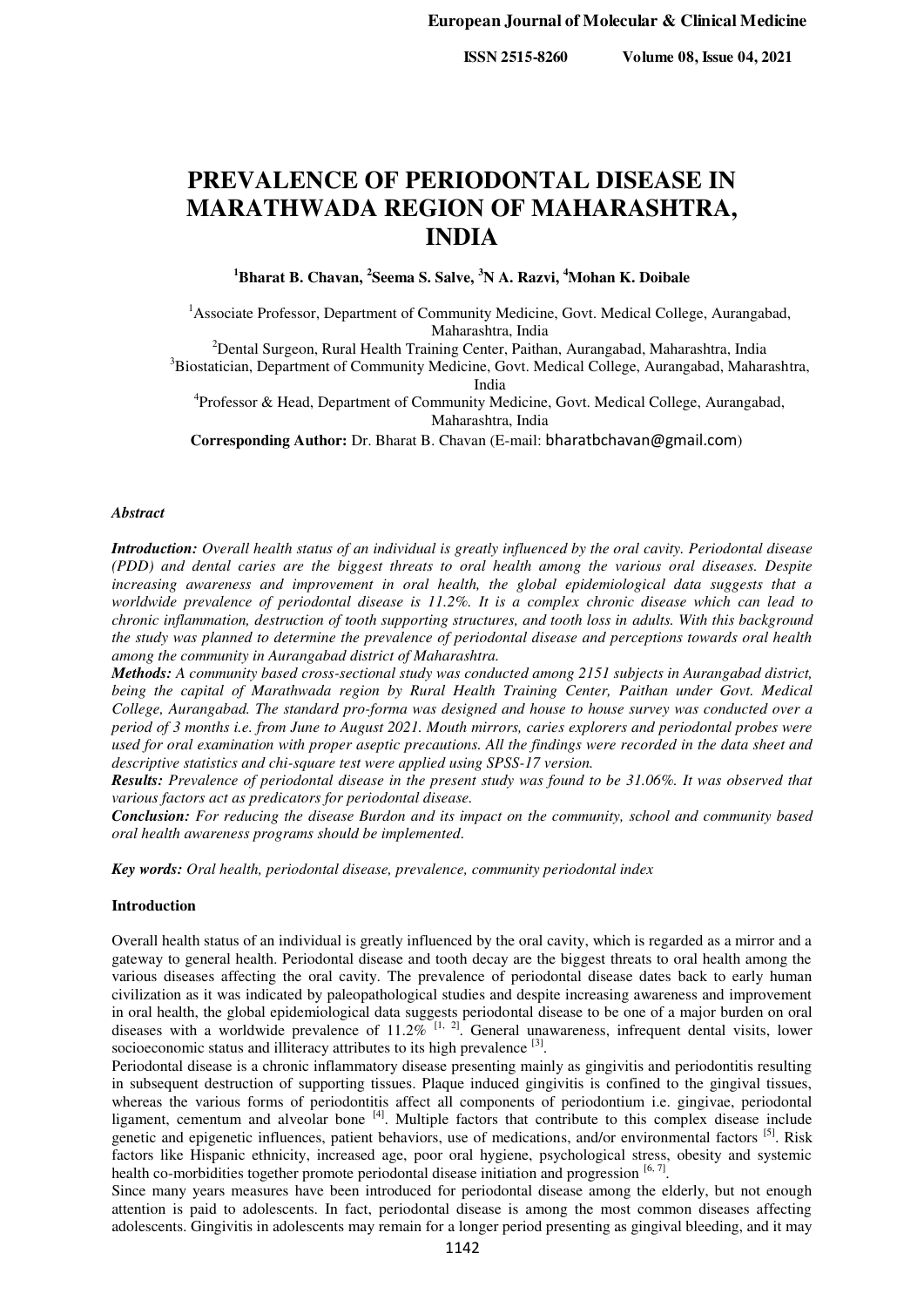#### **ISSN 2515-8260 Volume 08, Issue 04, 2021**

gradually lead to the progression into periodontitis. However, according to WHO Global Oral Health Data Bank, the occurrence of periodontal disease is found higher in older children and adolescents. Almost 50-100% of 12 year-old children having the signs of gingival inflammation, this suggests a risk of periodontal disease among the adolescent population <sup>[8]</sup>. Periodontal disease may have negative effects on oral health, chewing function, and aesthetics, and the physical and mental health of adolescents. Also, it has been reported that periodontal disease may influence the severity of malocclusion in adolescents <sup>[9]</sup>.

With this background a study was planned by Rural Health Training Center, Paithan under Govt. Medical College, Aurangabad of Marathwada region of Maharashtra, India with the objectives to determine the prevalence of periodontal disease and perceptions towards oral health among the community.

# **Materials and Methods**

**Study design:** It was a community based, cross-sectional study.

**Study area:** Field practice area of Rural Health Training Center, Paithan of Govt. Medical College, Aurangabad, Maharashtra, India.

**Study period:** June 2021 to August 2021.

**Study population:** Being a capital place of Marathwada region, Aurangabad District was chosen for the study. Pathfinder methodology was used for sample selection. For urban population, 4 sites from Aurangabad city, For Urban III/Semi-urban population, 2 sites from Paithan and 2 sites from Kannad were selected whereas for rural population 4 villages from Aurangabad city i.e. Phulambri, Kachner, Adult and Hathnoor were selected.

Five index age groups were included: 5-6 yrs, 12 yrs, 15-18 yrs, 35-44 yrs and above 65yrs. According to standards of pathfinder methodology the minimum number of subjects acceptable as one cluster is 20, but considering the errors from recorder, operator or examiner, a size of 25 per cluster is recommended. Male: Female ratio was tried to be kept as 1:1. Applying this sampling distribution to the entire population the total sample size of 2151 was selected.

**Study tool:** The standard proforma was designed for Community Periodontal Index and Treatment Needs (CPITN) according to WHO Oral Health Assessment Form  $(3<sup>rd</sup> Ed)$  and pretested on 25 subjects as a pilot trial and continued on entire subjects for data collection.

Three indicators of periodontal status were used for the assessment:

- 1) Presence or absence of gingival bleeding.
- 2) Supra-or subgingival calculus.
- 3) Periodontal pockets-subdivided into shallow (4-5 mm) and deep (6 mm or more).

**Index teeth:** for adults aged 20 years and above, the teeth to be examined are:

| 17 16 11 26 27   |  |  |
|------------------|--|--|
| $47$ 46 31 36 37 |  |  |

For young people upto age of 19 years, only six teeth-16, 11, 26, 36, 31 and 46 were examined. Codes were given as follows:

- $0$  Healthy.
- 1 Bleeding observed, directly or by using mouth mirror, after sensing.
- 2 Calculus felt during probing.
- 3 Pocket 4 or 5 mm.
- $4 -$ Pocket > 6 mm.

Following instruments were used for the examination:

- 1. Mouth Mirror.
- 2. Caries Explorers.
- 3. Periodontal Probe.
- 4. Concentrated sterilized solution.

All the findings were recorded in the data sheet after thorough examination.

**Statistical analysis:** The data of respondents was collected, compiled and entered in MS Excel 2007 worksheet. It was analyzed using open Epi version 3.01. Percentages were calculated and graphical presentation was used wherever necessary by using Microsoft Office Excel 2007 software. The proportions were compared using Chisquare test with and without Yate's correction and the level of significance was set at P<0.05.

# **Results**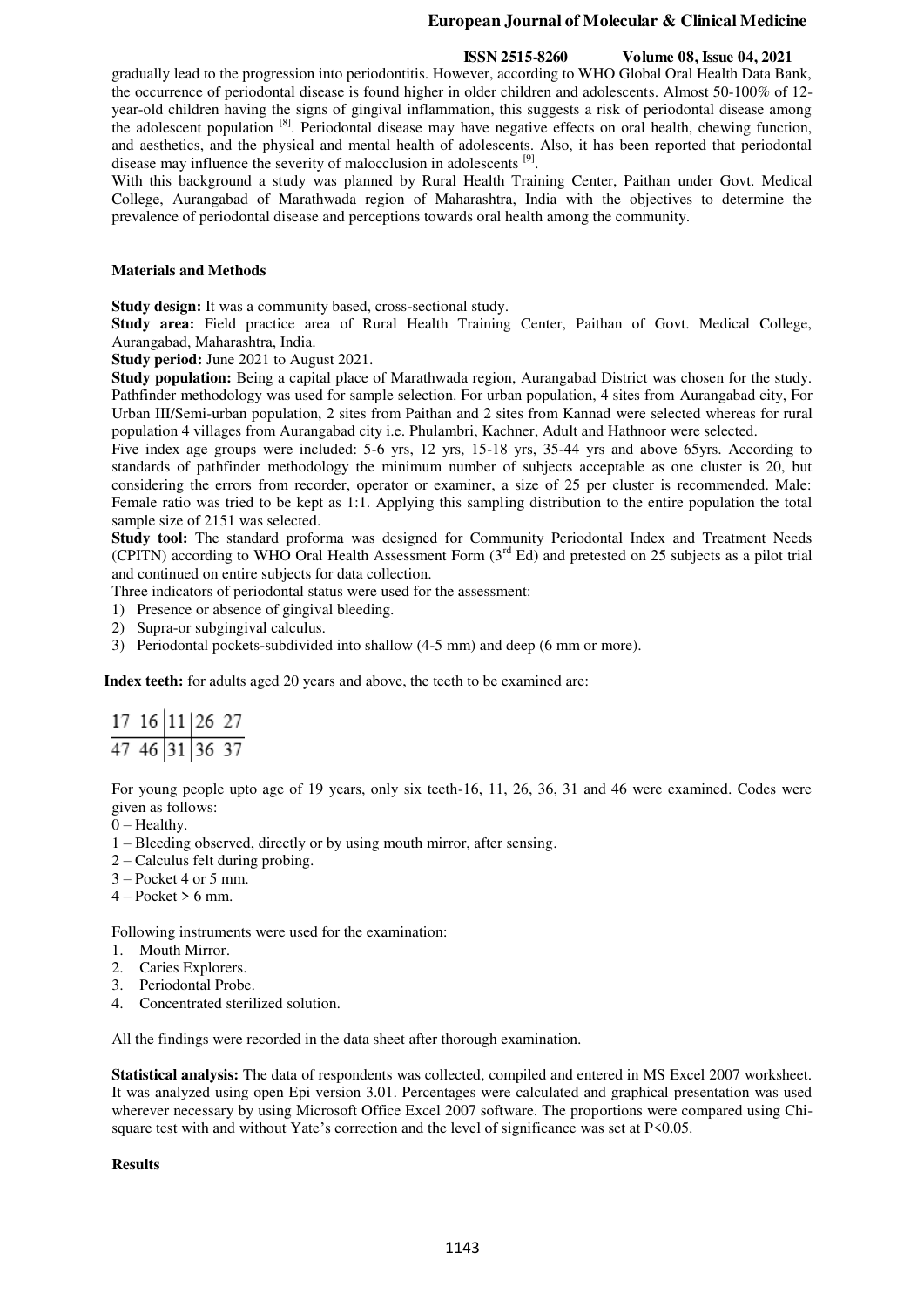**ISSN 2515-8260 Volume 08, Issue 04, 2021**

|                | Sr. No. Socio-demographic profile | <b>Urban</b> | <b>Urban III</b> | <b>Rural</b> | <b>Total</b> |  |  |  |  |
|----------------|-----------------------------------|--------------|------------------|--------------|--------------|--|--|--|--|
|                | <b>Sex</b>                        |              |                  |              |              |  |  |  |  |
| $\mathbf{1}$   | Male                              | 380 (32.20)  | 386 (32.71)      | 414 (35.08)  | 1180(100)    |  |  |  |  |
|                | Female                            | 316 (32.54)  | 300 (30.9)       | 355 (36.56)  | 971 (100)    |  |  |  |  |
|                | Total                             | 696 (32.36)  | 686 (31.89)      | 769 (35.75)  | 2151 (100)   |  |  |  |  |
|                | Age (in years)                    |              |                  |              |              |  |  |  |  |
|                | 5-6 yrs                           | 114 (27.74)  | 154 (37.47)      | 143 (34.79)  | 411(100)     |  |  |  |  |
|                | $12 \text{ yrs}$                  | 91 (24.33)   | 118 (31.55)      | 165(44.12)   | 374 (100)    |  |  |  |  |
| $\overline{c}$ | $15-18$ yrs                       | 165 (37.84)  | 125(28.67)       | 146 (33.49)  | 436 (100)    |  |  |  |  |
|                | 35-44 yrs                         | 222 (39.86)  | 171 (30.7)       | 164 (29.44)  | 557 (100)    |  |  |  |  |
|                | $65 + yrs$                        | 104 (27.88)  | 118 (31.64)      | 151 (40.48)  | 373 (100)    |  |  |  |  |
|                | Total                             | 696 (32.36)  | 686 (31.89)      | 769 (35.75)  | 2151(100)    |  |  |  |  |
|                | <b>Religion</b>                   |              |                  |              |              |  |  |  |  |
|                | Hindu                             | 588 (30.85)  | 624 (32.74)      | 694 (36.41)  | 1906 (100)   |  |  |  |  |
| 3              | Muslim                            | 56 (34.57)   | 56 (34.57)       | 50 (30.86)   | 162 (100)    |  |  |  |  |
|                | <b>Budhist</b>                    | 52(62.65)    | 6(7.23)          | 25(30.12)    | 83 (100)     |  |  |  |  |
|                | Total                             | 696 (32.36)  | 686 (31.89)      | 769 (35.75)  | 2151 (100)   |  |  |  |  |
|                | literacy status                   |              |                  |              |              |  |  |  |  |
|                | Middle_school                     | 102(22.82)   | 149(33.33)       | 196(43.85)   | 447(100)     |  |  |  |  |
| 4              | High school                       | 93(30.9)     | 83(27.57)        | 125(41.53)   | 301(100)     |  |  |  |  |
|                | Illiiterate                       | 160(41.67)   | 103(26.82)       | 121(31.51)   | 384(100)     |  |  |  |  |
|                | Primary_school                    | 204(30.72)   | 210(31.63)       | 250(37.65)   | 664(100)     |  |  |  |  |
|                | Graduate                          | 36(40.45)    | 34(38.2)         | 19(21.35)    | 89(100)      |  |  |  |  |

**Table 1:** Socio-demographic profile of study population

|   | Intermediate or post high school certificate  | 48(29.45)   | 72(44.17)   | 43(26.38)   | 163(100)   |  |  |  |  |
|---|-----------------------------------------------|-------------|-------------|-------------|------------|--|--|--|--|
|   | Literate                                      | 43(57.33)   | 21(28)      | 11(14.67)   | 75(100)    |  |  |  |  |
|   | Post Graduate                                 | 8(33.33)    | 13(54.17)   | 3(12.5)     | 24(100)    |  |  |  |  |
|   | Professionals                                 | 2(50)       | 1(25)       | 1(25)       | 4(100)     |  |  |  |  |
|   | Total                                         | 696 (32.36) | 686 (31.89) | 769 (35.75) | 2151(100)  |  |  |  |  |
|   | Occupation                                    |             |             |             |            |  |  |  |  |
|   | Student                                       | 297(28.02)  | 333(31.42)  | 430(40.57)  | 1060(100)  |  |  |  |  |
|   | Dependent                                     | 61(35.67)   | 73(42.69)   | 37(21.64)   | 171(100)   |  |  |  |  |
|   | Housewife                                     | 144(44.58)  | 118(36.53)  | 61(18.89)   | 323(100)   |  |  |  |  |
|   | Agricultural labour                           | 81(21.89)   | 103(27.84)  | 186(50.27)  | 370(100)   |  |  |  |  |
| 5 | <b>Own Business</b>                           | 41(43.62)   | 25(26.6)    | 28(29.79)   | 94(100)    |  |  |  |  |
|   | Others                                        | 5(41.67)    | 2(16.67)    | 5(41.67)    | 12(100)    |  |  |  |  |
|   | Unemployed                                    | 12(75)      | 2(12.5)     | 2(12.5)     | 16(100)    |  |  |  |  |
|   | Employed                                      | 54(56.84)   | 27(28.42)   | 14(14.74)   | 95(100)    |  |  |  |  |
|   | Not applicable                                | 01(10)      | 03(30)      | 06(60)      | 10(100)    |  |  |  |  |
|   | Total                                         | 696 (32.36) | 686 (31.89) | 769 (35.75) | 2151(100)  |  |  |  |  |
|   | Socio-economic status                         |             |             |             |            |  |  |  |  |
| 6 | Class I and II (Upper and Upper Middle class) | 272 (42.11) | 339(52.48)  | 35(5.42)    | 646 (100)  |  |  |  |  |
|   | Class III (Middle class)                      | 381 (35.51) | 328 (30.57) | 364(33.92)  | 1073 (100) |  |  |  |  |
|   | IV<br>Class<br>and                            | 43 (5.85)   | 19(2.59)    | 370(50.34)  | 735 (100)  |  |  |  |  |
|   | (Lower middle and Lower class)                |             |             |             |            |  |  |  |  |
|   | Total                                         | 696 (32.36) | 686 (31.89) | 769 (35.75) | 2151(100)  |  |  |  |  |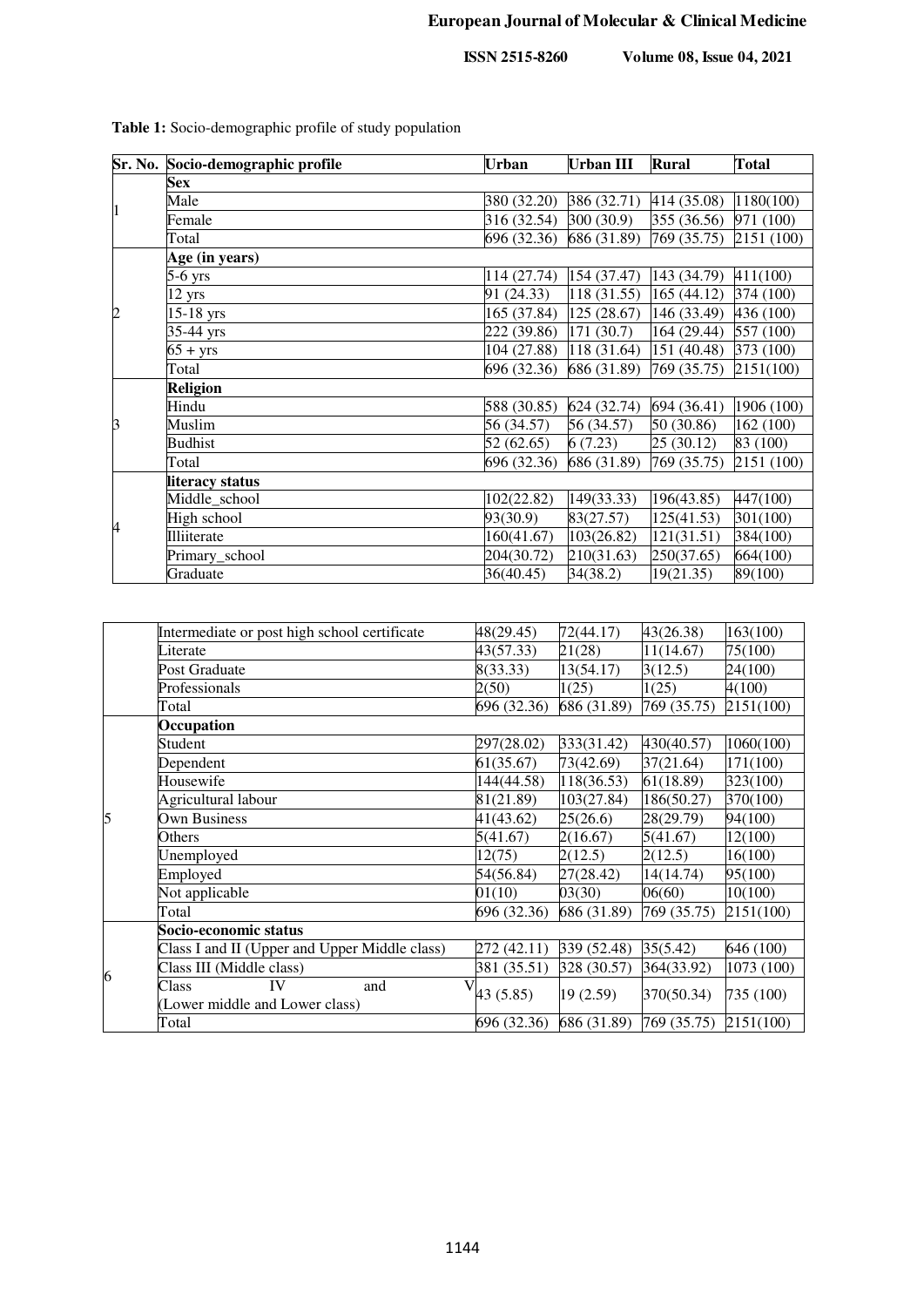# **ISSN 2515-8260 Volume 08, Issue 04, 2021**

As Table 1 shows the socio-demographic profile of the study population. Out of 2151 participants, 696 were from urban area, 686 from Urban III and 769 were from rural area. Out of 696 from urban area, 380 (32.20) were male and 316 (32.54) were female. Similarly out of 686 from Urban III 386 (32.71) male and 300 (30.9) were female and out of 769 from rural area, 414 (35.08) were male and 355 (36.56) were female. Considering the index age groups 411 were of 5-6 yrs, 374 were of 12 yrs, 436 were of 15-18 yrs, 557 of 35-44 yrs and 373 were of above 65 yrs. Maximum number of study subjects were of Hindu religion 1906, followed by Muslim 162, and 83 were Buddhist religion. In view of literacy status, maximum no. of population was seen to have education upto primary school 664whereas only 24 were studied upto postgraduates and only 4 were among professionals. In study population maximum number of participants were seen in 3 groups ie, 1060 students, 370 agricultural labours and 323 were housewives. Distribution of socio-economic status shows in urban area maximum number of family belong to upper and upper middle class 42.11%, followed by middle class 35.51% and 5.85 lower middle and lower class. Similarly in Urban III area also maximum number of subjects were in upper and upper middle class 52.48%, Middle class 30.57% and only 2.59% were on lower and lower middle class. Whereas in Rural areas maximum study population was in lower and lower middle class 50.34%, middle class 33.92% and only 5.42% were in upper and upper middle class.

**Table 2:** Association between ggeographic location and periodontal status in study population

|   | Sr.<br>No. Geographic Location | <b>Periodontal Status</b> |            | P-value    |                       |                             |                              |                 |
|---|--------------------------------|---------------------------|------------|------------|-----------------------|-----------------------------|------------------------------|-----------------|
|   |                                |                           |            |            |                       | 1, 2, 3                     | Total                        |                 |
|   | Urban I                        | 534(76.72)                | 103(14.80) | 40(5.75)   | $10(1.44)$ 9(1.2)     |                             | 696(100)                     | $-X^2 = 147.47$ |
| 2 | Urban III                      | 449(65.45)                | 67(9.77)   | 87(12.68)  | $35(5.10)$ $48(6.99)$ |                             | 686(100)                     | $-P0.05$        |
|   | Rural                          | 500(65.01)                | 33(4.29)   | 119(15.47) |                       | 38(4.94) 79(10.27) 769(100) |                              |                 |
|   | Total                          | 1483(68.94)               | 203(9.43)  | 246(11.44) |                       |                             | 83(3.86) 136(6.32) 2151(100) |                 |

**Note:** 0-healthy; 1-bleeding observed, directly or by using mouth mirror, after sensing; 2-calculus felt during probing; 3-pocket 4 or 5 mm; 4-pocket > 6 mm.

It was seen from Table 2 that the prevalence of periodontal disease according to study area exhibited highest prevalence in rural area 34.97%, Urban III area revealed 34.54% whereas

Urban I area revealed 23.19% prevalence of PDD. Prevalence of severe periodontitis was also observed higher in Rural Population.

**Table 3:** Association between socio-demographic profile and periodontal status of study population

|                          | Sr. No.Socio-demographic profile Periodontal Status |                                                                 |           |                                  |                          |                    | <b>Total</b>                         | P-value                           |  |
|--------------------------|-----------------------------------------------------|-----------------------------------------------------------------|-----------|----------------------------------|--------------------------|--------------------|--------------------------------------|-----------------------------------|--|
|                          |                                                     | 0                                                               |           | $\overline{2}$                   | $\mathbf{1}, \mathbf{2}$ | 1, 2, 3            |                                      |                                   |  |
|                          | <b>Sex</b>                                          |                                                                 |           |                                  |                          |                    |                                      |                                   |  |
| 1                        | Male                                                | 805(68.22)                                                      | 105(8.90) | 171(14.49)45(3.81)54(4.57)       |                          |                    |                                      | $\frac{1180(100)}{X^2} = 34.9585$ |  |
|                          | Female                                              | 678(69.82)                                                      | 98(10.09) | 75(7.72)                         |                          | 38(3.91) 82(8.44)  | 971(100)                             | P < 0.05                          |  |
|                          | Total                                               | 1483(68.94) 203(9.43) 246(11.44) 83(3.86) 136(6.32)             |           |                                  |                          |                    | 2151(100)                            |                                   |  |
|                          | Age                                                 |                                                                 |           |                                  |                          |                    |                                      |                                   |  |
|                          | $5-6$                                               | 404(98.30) 4(0.97)                                              |           | 3(0.73)                          | $\boldsymbol{0}$         | 0                  |                                      | 411(100) $X^2 = 32.6595$          |  |
|                          | 12                                                  | 330(88.23) 23(6.15)                                             |           | 21(5.61)                         | $\mathbf{0}$             |                    | 374(100) P<0.05                      |                                   |  |
| $\overline{c}$           | $15 - 18$                                           | 285(65.37) 60(13.76)                                            |           | $61(13.99)$ $25(5.73)5(1.15)$    |                          |                    | 436(100)                             |                                   |  |
|                          | 35-44                                               | 265(47.58) 87(15.62)                                            |           | $97(17.41)$ $43(7.72)$ 65(11.67) |                          |                    |                                      | $557(100)$ $X^2 = 90.612$         |  |
|                          | $65+$                                               | 199(53.35) 29(7.77)                                             |           | 64(17.16) 15(4.02) 66(17.69)     |                          |                    | $373(100) p \le 0.05$                |                                   |  |
|                          | Total                                               | 1483(68.94) 203(9.43) 246(11.44) 83(3.86) 136(6.32)             |           |                                  |                          |                    | 2151 100)                            |                                   |  |
|                          | Religion                                            |                                                                 |           |                                  |                          |                    |                                      |                                   |  |
|                          | Hindu                                               | 1301(68.26) 191(10.02) 215(11.28) 78(4.09) 121(11.12) 1906(100) |           |                                  |                          |                    |                                      |                                   |  |
| 3                        | Muslim                                              | 115(70.99)                                                      | 10(6.17)  | $22(13.58)$ 3(1.85) 12(7.40)     |                          |                    |                                      | $162(100)$ $X^2 = 13.155$         |  |
|                          | <b>Buddhist</b>                                     | 67(80.72)                                                       | 2(2.41)   | 9(10.84)                         | $2(2.41)$ 3(3.61)        |                    | 83(100)                              | p > 0.05                          |  |
|                          | Total                                               | 1483(68.94) 203(9.43) 246(11.44) 83(3.86) 136(6.32)             |           |                                  |                          |                    | 2151(100)                            |                                   |  |
|                          | <b>Literacy status</b>                              |                                                                 |           |                                  |                          |                    |                                      |                                   |  |
|                          | Illiterate                                          | 221(57.55) 38(9.90)                                             |           | 49(12.76) 18(4.69) 58(15.10)     |                          |                    | 384(100)                             |                                   |  |
| $\overline{\mathcal{A}}$ | literate                                            | 51(68)                                                          | 10(13.33) | 7(9.33)                          | $2(2.67)$ 5(6.66)        |                    | 75(100)                              | $X^2 = 108.87$                    |  |
|                          | School Certification <sup>*</sup>                   | 1144(72.63) 126(8)                                              |           | 179(11.37) 56(3.56) 70(4.44)     |                          |                    | $\frac{1575(100)}{1575(100)}$ P<0.05 |                                   |  |
|                          | Graduate and Above **                               | 67(57.26)                                                       | 29(24.79) | 11(9.40)                         | $7(5.98)$ 3(2.56)        |                    | 117(100)                             |                                   |  |
|                          | Total                                               | 1483(68.94) 203(9.43)                                           |           | 246(11.44) 83(3.86) 136(6.32)    |                          |                    | 2151(100)                            |                                   |  |
|                          | Occupation                                          |                                                                 |           |                                  |                          |                    |                                      |                                   |  |
|                          | student                                             | 876(82.64) 77(7.26)                                             |           | 77(7.26)                         | 24(2.26)6(0.57)          |                    | 1060(100)                            |                                   |  |
| 5                        | Housewife                                           | 186(57.58)                                                      | 45(13.93) | 30(9.28)                         |                          | 20(6.19)42(13.00)  |                                      | $323(100)$ $X^2 = 313.25$         |  |
|                          | Employed ***                                        | 261(46.69)                                                      | 72(12.88) | 121(21.64) 38(6.79) 67(11.99)    |                          |                    | 559(100) P<0.05                      |                                   |  |
|                          | Unemployed ****                                     | $160(76.55)$ 9(4.30)                                            |           | 18(8.61)                         |                          | $1(.47)$ 21(10.04) | 209(100)                             |                                   |  |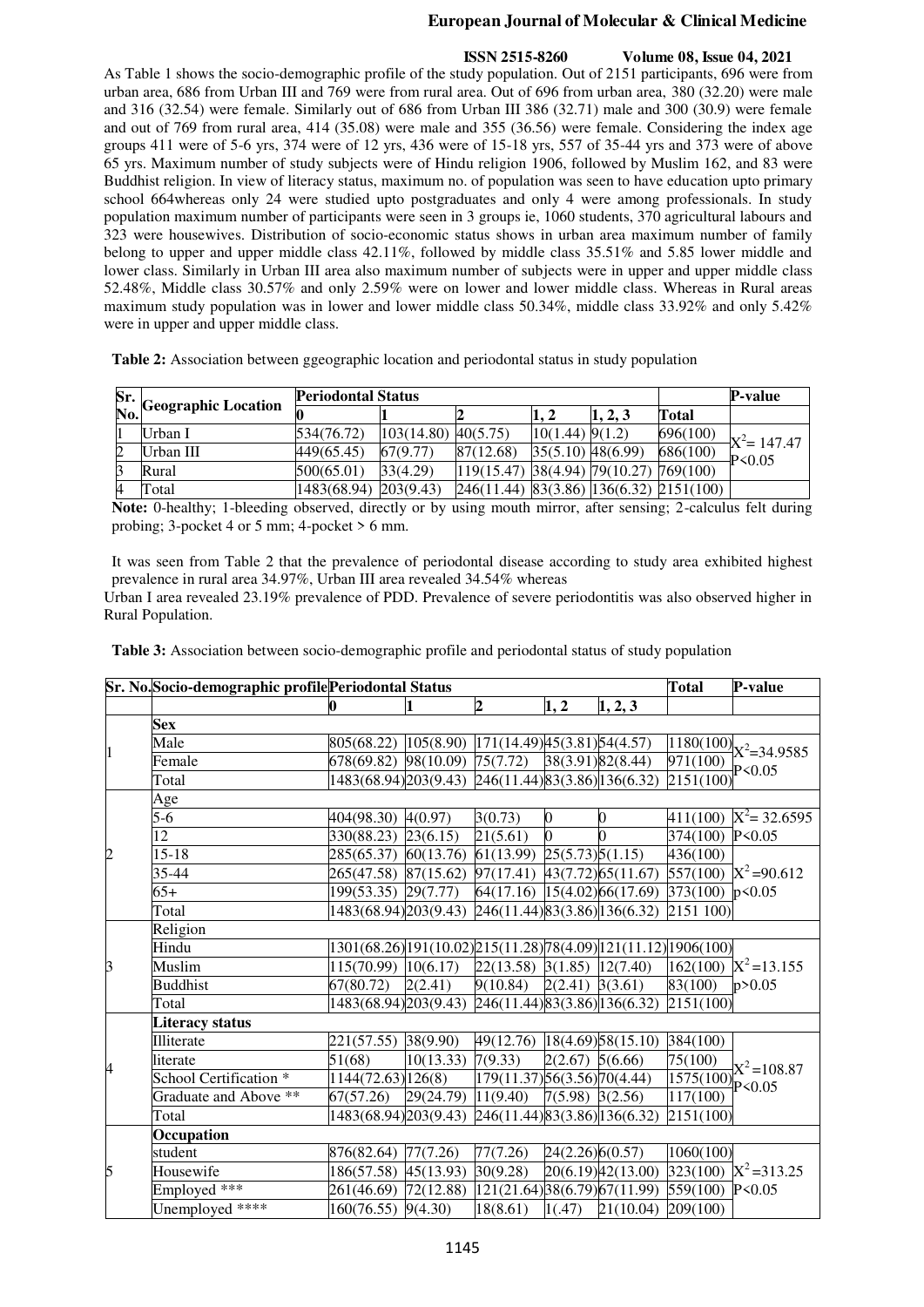**ISSN 2515-8260 Volume 08, Issue 04, 2021**

|   |                       |                                                                         | IDDIN 2515-8200               |                  | VOJUME V8. ISSUE V4. 2021 |                           |
|---|-----------------------|-------------------------------------------------------------------------|-------------------------------|------------------|---------------------------|---------------------------|
|   | Total                 | $ 1483(68.94) 203(9.43)$ $ 246(11.44) 83(3.86) 136(6.32)$ $ 2151(100) $ |                               |                  |                           |                           |
|   | Socio-economic status |                                                                         |                               |                  |                           |                           |
|   | Class I and $II$      | $ 391(60.53) 115(17.80) 64(9.90) 35(5.42) 41(6.35) $                    |                               |                  | 646(100)                  |                           |
| 6 | Class III             | 761(70.92) 68(6.34)                                                     | [154(14.35)]28(2.61)]62(5.78) |                  |                           | $1073(100)X^2 = 109.6732$ |
|   | Class IV and V        | 331(76.62) 20(4.63)                                                     | 28(6.48)                      | 20(4.63)33(7.64) | 432 $(100)$ P<0.05        |                           |
|   | Total                 | $[1483(68.94)]203(9.43)$ $[246(11.44)]83(3.86)]136(6.32)$ $[2151(100)]$ |                               |                  |                           |                           |

**Note:** 0-healthy; 1-bleeding observed, directly or by using mouth mirror, after sensing; 2-calculus felt during probing; 3-pocket 4 or 5 mm; 4-pocket > 6 mm.

\*School Certification includes primary/middle/high school and intermediate or post high school certificate.

\*\*Graduate and above includes graduate, post graduate and professionals.

\*\*\*Employed includes agricultural labour, own business and employed.

\*\*\*\*Unemployed includes Dependent, Others, not applicable and unemployed.

As Table 3 shows that sex wise prevalence of PDD was found to be 31.77% in males and 30.16%in females. Age wise prevalence was found be highest in a 35-44 yrs age group i.e. 52.42% and lowest in 5 to 6 yrs age group i.e. 1.7%. In case of religion, Hindus exhibited highest prevalence of PDD i.e. 36.51% and Buddhist lowest prevalence i.e. 19.27%. Literacy status revealed maximum prevalence in illiterate group 42.45%. Among different occupations

employed exhibited highest 35.78% prevalence, prevalence of PDD was found to be highest in class I and II Socioeconomic status i.e. 39.47% and lowest in class IV and class V i.e. 23.38%.

It was observed that statistically significant difference in prevalence of PDD was seen in study area or geographic location, sex, different age groups, literacy status, occupation and socio-economic status whereas only religion wise prevalence of PDD was not found to be statistically significant.

# **Discussion**

Periodontal disease is one of the common oral diseases which can lead to chronic inflammation, the destruction of tooth supporting structures, and tooth loss in adults. Epidemiological studies and clinical observations both revealed that periodontal disease increases with age and almost everybody is more or less susceptible to it. Reflection is seen as increasing edentulousness in older individuals. With this context the present study aimed to assess the prevalence of periodontal disease in the subjects of Aurangabad district.

The Community Periodontal Index (CPI) was introduced by WHO to provide profiles of periodontal health status in countries and to plan intervention programs for effective control of periodontal disease. The major advantages of the CPI are simplicity, speed, reproducibility and international uniformity [10, 11].

`In the present study, the prevalence of periodontal disease was found to be 31.06%. The prevalence of periodontitis in the present study are in accordance with the findings of the study conducted by Joseph and Cherry in Trivandrum  $^{[12]}$ , India where it was reported that 27% of the subjects had periodontitis and according to a survey conducted by Doifode VV *et al*. [13] in Nagpur, Maharashtra where periodontitis was reported to be 34.8%. However, the findings were contradictory to previous studies conducted by Kundu D. *et al*. [14] where prevalence of periodontitis was found to be 97.51%.

According to study area the prevalence of periodontal disease was found higher in rural areas compared to urban. It can be attributed to several factors, e.g. the huge population of India (approximately 1,000 million), out of which 72% live in rural areas. There is no oral health care system in rural areas with the dentist: Population ratio of about 1:2,00,000. There is no para-dental infrastructure at the village level and the primary health care center level. At the community health care center level, only 25% community health centers have dental surgeons, but have inadequate instruments, equipment, and dental materials. Good oral health care infrastructure and easy access to the services available at village/primary health center level have been shown to affect the prevalence of periodontal diseases. The results of the present study also revealed similar findings i.e. highest prevalence in rural area 34.97%, Urban III area revealed 34.54% whereas Urban I area revealed 23.19% prevalence of PDD. Prevalence of severe periodontitis was also observed higher in rural population.

Evaluating the relationship of gender and periodontal disease, it was observed that gender was a contributing factor for periodontitis. Males were shown to have a higher predilection towards periodontitis i.e. prevalence found was 31.77% in males and 30.16% in females. The findings were similar to a previous study by Doifode *et*  al., <sup>[13]</sup> Kundu D *et al.*, <sup>[14]</sup> and Peter S *et al.* <sup>[15]</sup> where it was reported that periodontal disease was more common in males. This male predilection could be attributed to the deleterious oral habits which are more prevalent in male population. Habits like smoking and pan with tobacco chewing was shown to be a significant risk factor for more prevalence of periodontal diseases. Smoking causes an alteration of the diameter of the blood vessels perfusing the gingival tissues. Decreased bleeding is the reflection of disruption of the immune response accounting for the increased loss of clinical attachment and alveolar bone. Tobacco acts as a contributing factor for increased colonization of periodontal pathogens in shallow and deep periodontal pockets. Smoking may alter neutrophil chemotaxis, phagocytosis and oxidative burst. It may induce increase in levels of tumor necrosis factor alpha, prostaglandin E, neutrophil collagenase and elastase in gingival crevicular fluid [19-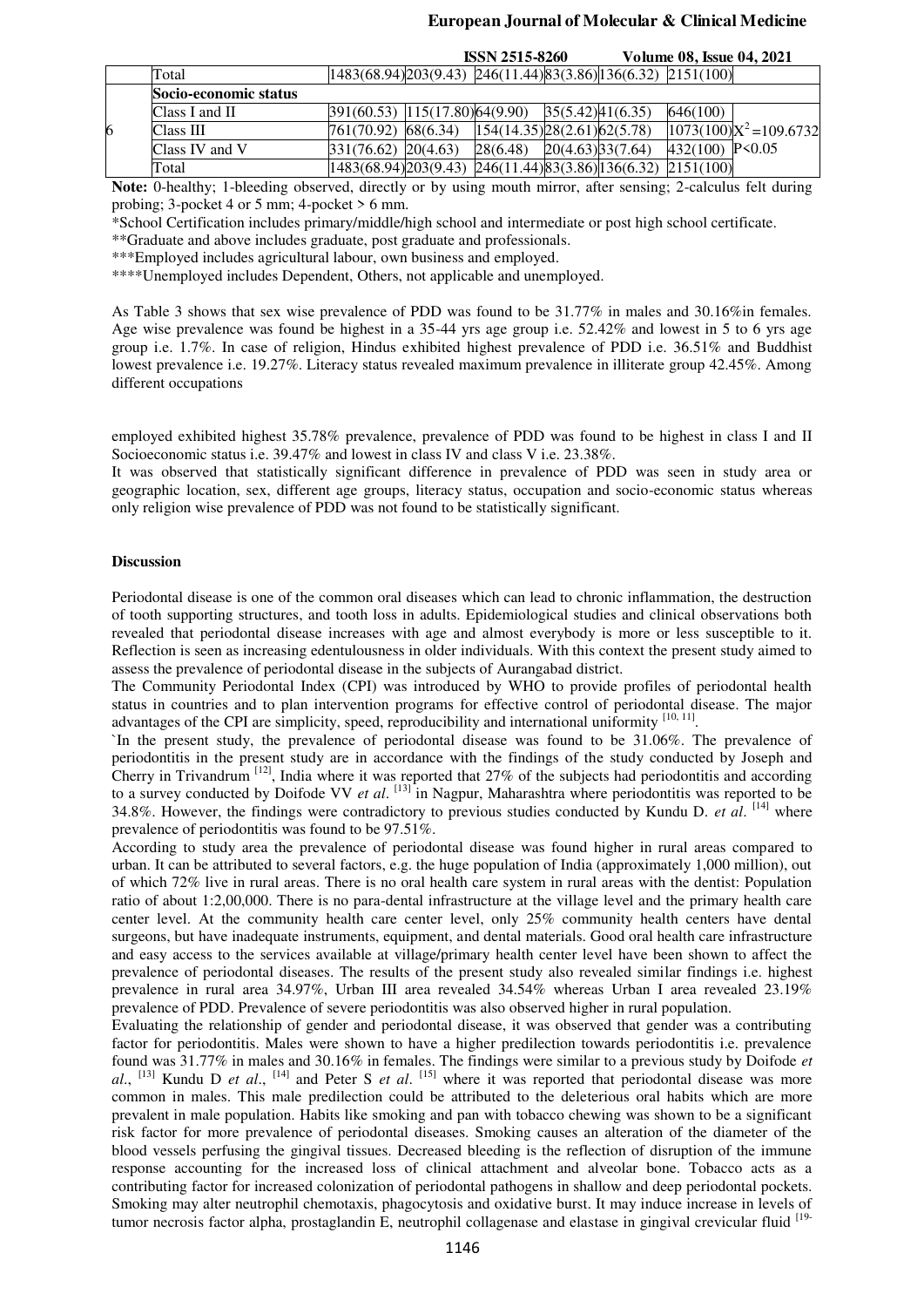# 20] .

#### **European Journal of Molecular & Clinical Medicine**

**ISSN 2515-8260 Volume 08, Issue 04, 2021**

Early periodontal disease presenting as bleeding was more prevalent in the younger age groups as compared to advanced stages that was more prevalent in older age groups. Calculus was present in subjects that is most frequently observed periodontal condition. Deep pockets were found in subjects with increasing age groups up to 35-44 and decreased thereafter. This could be attributed to the fact that CPITN index is based on the measurement of pocket depth and does not record the gingival recession <sup>[15]</sup>. A study by Waerhaug *et al.* [<sup>16]</sup> explained the strong correlation between age and periodontal breakdown. The reason behind this is the disturbed equilibrium between plaque attack and host response. Numerous studies done have given unswerving results. Actually age of a person is not responsible for high prevalence of periodontal disease, but relatively the duration of periodontal tissue, which is grappled with the accumulation of chronic plaque in an individual's periodontium[17]. Based on the study findings, it can be said that age can be one of the influencing factors of periodontal disease [18].

Considerable ethnic differences in periodontal disease between and within different ethnicities have been reported. Based on the study results by Shen J *et al*. [21] and his colleagues in the year 2013, socioeconomic factors of an individual, such as education, employment and income have an influence on the oral health of an individual, which shows that these factors affect inequalities in oral health status. The income of an individual might play a role in an individual's ability to access oral health care services, which may affect the outcome of their oral health. A big impact is seen amongst illiterates due to the lack of utilization of oral health care services, due to the lack of interaction with service providers and lack of use of oral health information received. Dietary habits also plays a major role in PDD prevalence. It has been well-related with our study that there is an association between socioeconomic factors and periodontal disease and it also correlates with the outcomes of various studies. Recent investigations showed that consuming a high amount of alcohol might alter the host defence mechanisms of an individual, and it is well-established that intake of alcohol is linked with high prevalence of infections and might have effect on an individual's periodontium  $[22]$ .

#### **Conclusion**

Prevalence of periodontal disease in the present study was found to be 31.06%. The study also validated that; age, gender, residency, monthly income, and different habits are the significant prognosticators associated with periodontal disease. For reducing the disease burden and its impact on the community, school level oral health education program should be commenced and community-based oral health awareness programs should be implicated.

#### **References**

- 1. Gautam A, Jain S. Assessment of Prevalence of Periodontal Disease and Treatment Needs in the General Population: A Hospital Based Study. Galore International Journal of Health Sciences and Research 2019;4(2):13-18.
- 2. Tonetti M, Jepsen S, Jin L, Corge J. Impact of the global burden of periodontal diseases on health, nutrition and wellbeing of mankind: A call for global action. J Clin Periodontol 2017;44:456-62.
- 3. Page RC, Beck JD. Risk assessment for Periodontal Diseases. Int Dent J 1997;47:61-87.
- 4. Petersen PE. The oral Health Report 2003: Continous improvement of oral health in the 21st century-The approach of the WHO Global Oral Health Data Bank, Geneva: World Health Organisation 2003, 234-37.
- 5. Meyle J, Chapple I. Molecular aspects of the pathogenesis of periodontitis. Periodontol 2000;69:7-17.
- 6. Albandar JM. Global risk factors and risk indicators for periodontal diseases. Periodontol 2000;29:177-206.
- 7. Albandar JM. Epidemiology and risk factors of periodontal diseases. Dent Clin North Am 2005;49:517-32.
- 8. Stabholz A, Soskolne WA, Shapira L. Genetic and environmental risk factors for chronic periodontitis and aggressive periodontitis. Periodontol 2000;53:138-53.
- 9. Xio L, Karapen K, Dong S, Yang H, Zhang X. Epidemiology of periodontal disease in adolescents in mainland China, 1983-2020: a systematic review and meta-analysis.
- 10. Pilot T. The periodontal disease problem. A comparison between industrialised and developing countries. Int Dent J 1998;48(1):221-32.
- 11. World Health Organization. Oral Health Surveys: Basic Methods, 4th ed. Geneva: World Health Organization, 1997, 724-27.
- 12. Joseph PA, Cherry RT. Assessment of periodontal treatment needs in patients attending dental college hospital, Trivandrum. Indian Soc Periodontol 1996;20:67‑71.
- 13. Doifode VV, Ambadekar NN, Lanewar AG. Assessment of oral health status and its association with some epidemiological factors in population of Nagpur, India. Indian J Med Sci 2000;54:261-69.
- 14. Kundu D, Mehta R, Rozra S. Periodontal status of a given population of West Bengal: An epidemiological study. J Indian Soc Periodontol. 2011;15:126-29.